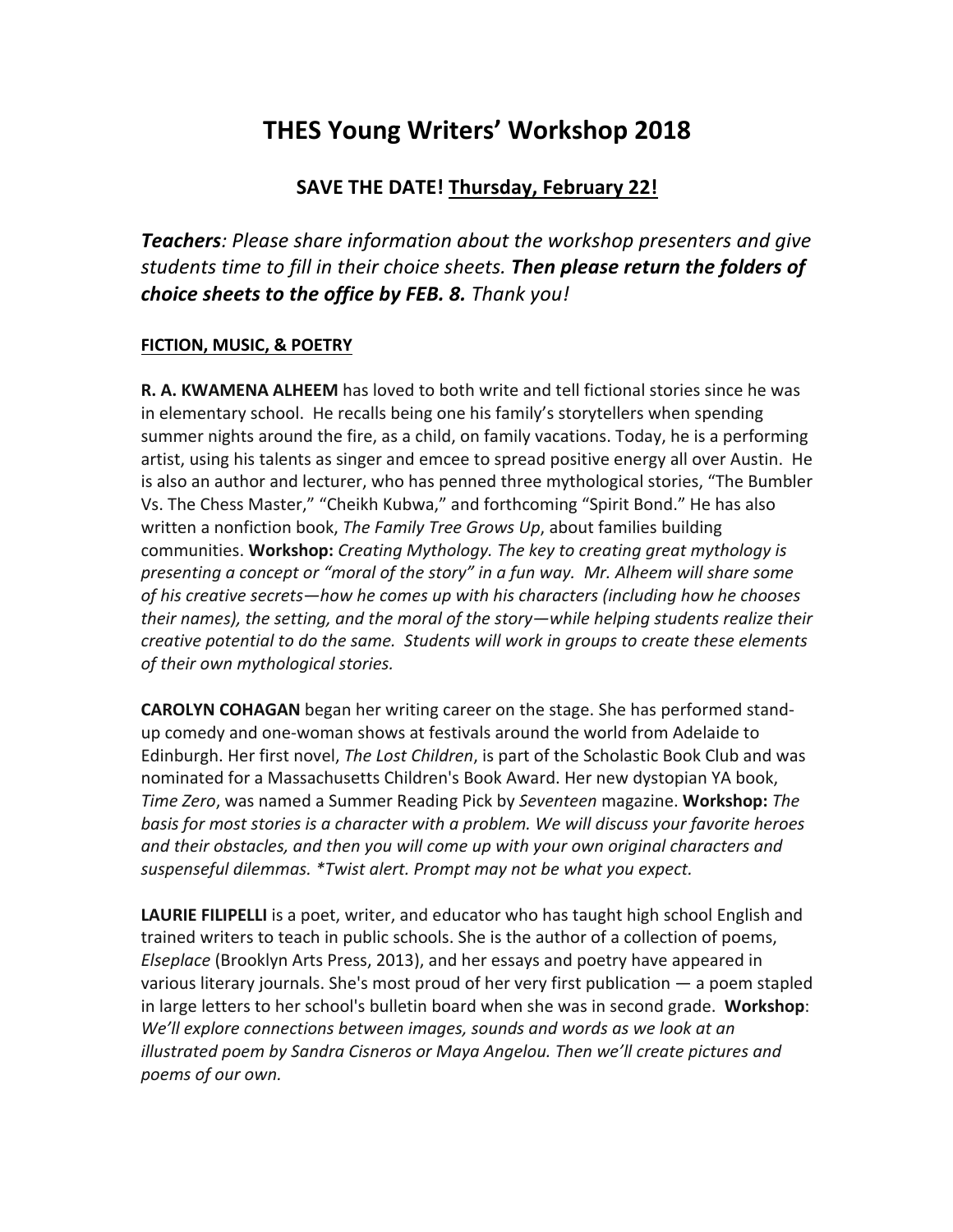**ERICA FLORES** is program director of Girls Rock Austin and has been involved with Girls Rock Camp since 2010, where she helped form the Los Angeles chapter. Ms. Flores is serving her second term as co-chair of Marketing and Fundraising on the board of the international Girls Rock Camp Alliance. She holds an MA in Communications from USC. **Workshop**: We'll learn why we'd want to write a song, what tools we need to *write a song, and what parts make up a song. Today, we'll write a song as a group. At the end of the workshop, everyone will leave with the skills to write songs on their own or with friends!*

**JENA KIRKPATRICK** is editor of the poetry anthology Writing for Positive Change and poetry workshop instructor for the Boys and Girls Clubs of Central Texas. Jena tours nationally as a member of the Trio of Poets. As a Poet for Hire, she writes poems for clients worldwide and on her antique typewriters at events. Workshop: *Becoming* Something Other Than Yourself. Using Jack Prelutsky's "Ballad of a Boneless Chicken" we will practice personification, rhyming and using sensory detail while writing hilarious poems. Get ready to become something you've always wanted to be, whether it be a *chicken or a tennis shoe. These poems will surely entertain you!* 

**MAUREEN LOMO** aka 'M.L. Wonder' is a former diplomat turned novelist who left federal service to pursue a career of creative service, writing entertaining and engaging stories with impact. Maureen has written a short story, "The Ticket," and her first novel, *Tenth Year in the Sun, debuts in June.* Workshop: Maureen will teach the students useful skills in the art of story crafting. She will first briefly explain why stories are important and discuss the most popular form of storytelling, the hero's journey. She will also discuss an important technique, "Show Don't Tell," and have students work in pairs for *this* lesson. The class will also divide them two teams and see which team can get the *most creative with words.*

**SUSAN MORRISON**, mother of two Travis Heights graduates, is Professor of medieval literature at Texas State University in San Marcos and has written many books, including one on excrement (that's poop!) in the late Middle Ages. She has edited her mother's diaries written during World War II. This book, *Home Front Girl: A Diary of Love*, Literature, and Growing Up in Wartime America, was named by the Children's Book Committee of the Bank Street College of Education to the Best Children's Book of the Year 2013 list (Memoir: Ages 14 & up). Her most recent novel, *Grendel's Mother: The Saga of the Wyrd-Wife*, a feminist retelling of the Old English epic *Beowulf*, won the Words on Wings Book Award for young adult fiction, a Literary Classics Top Honors Award 2016. Workshop: Take a step back in time. But beware! Ogres, dragons, and evil *knights* await! . . . Did you know Albus Dumbledore in the Harry Potter series is based on *the magician Merlin from the tales of King Arthur and Queen Guinevere? Some of the greatest literature ever written takes place in the distant past. Participants in the workshop* will write their own stories festooned with castle, armor, swords, towers, dragons, and magic. Make the Middle Ages come alive!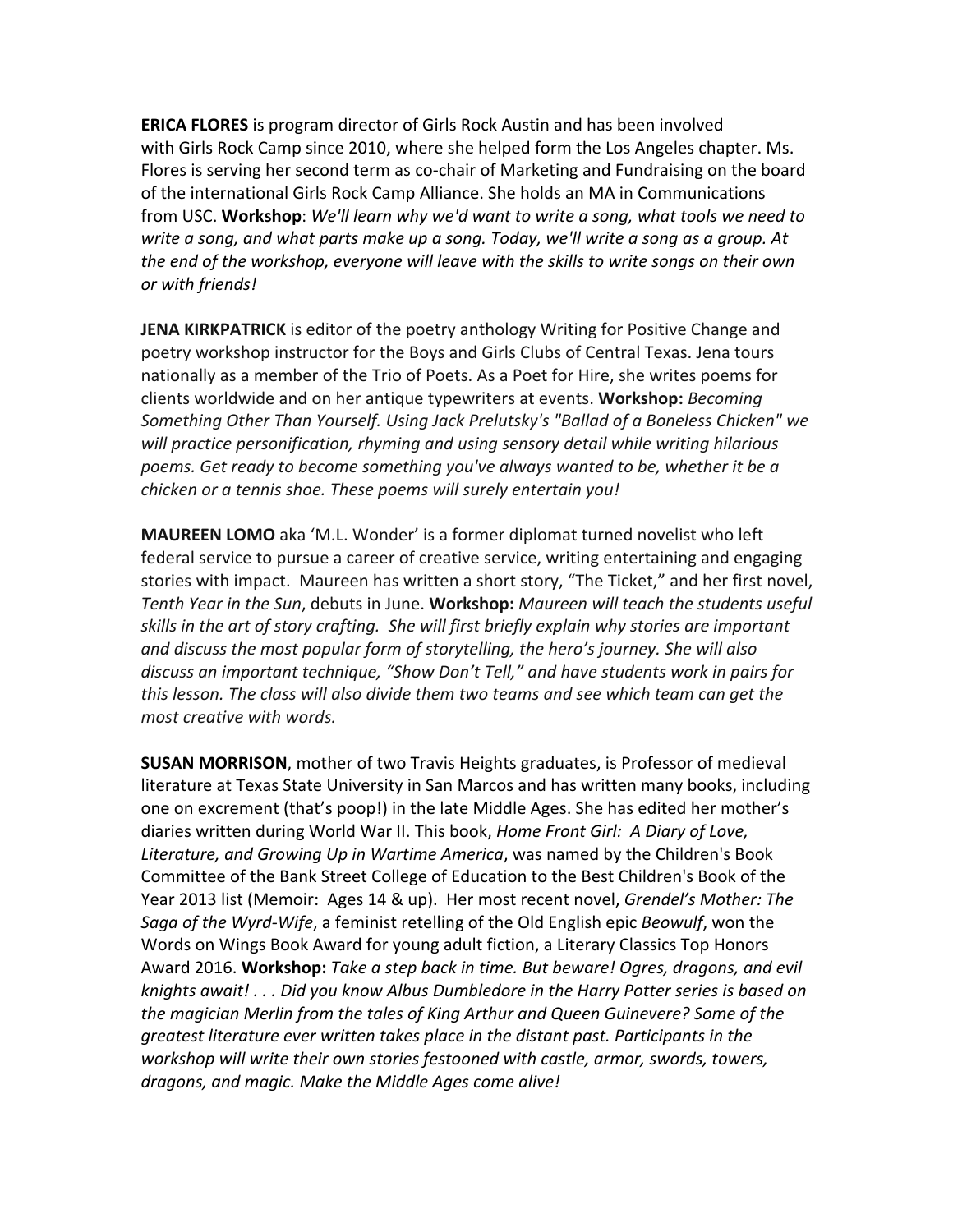**SHELDON PACOTTI** is a writer of fiction, nonfiction, and video games. His writing has appeared in magazines like The Bridge, Bellowing Ark, and Salon.com. Games he has worked on include Wishbone and the Amazing Odyssey, Epic Mickey, and System Shock 3. **Workshop:** Are you brave enough to enter the Story Maze? We will start in a dark, dangerous place, and you will have to get us out. We will split into three groups, each *deciding* what to do, then we will split up and choose again. In the end, we will have *nine endings* -- *nine stories* -- *the pathways of... the Story Maze.* 

**NEAL POLLACK** is a very famous fiction writer and journalist who also tests race cars. Last year, he published his tenth book, a crazy sci-fi novel set on Mars and in the Austin of the future, called Keep Mars Weird. He's the cohost, with his 14-year-old son Elijah, of Extra Credit, a podcast on Audible.com. Workshop: "Create your own detective." *Everyone loves a mystery! In this workshop, you create your own detective and give them a crime to solve.*

**RUPERT REYES** is an Austin playwright and Artistic Director of Teatro Vivo, a bilingual theater company dedicated to reaching all audiences and creating bridges between cultures. He is a graduate of the University of Texas Department of Theater and Dance. The B. Iden Payne Theater Awards committee has nominated his plays for best new scripts and he has received several acting nominations as well. He recently published, at the urging of his friends, the first of the Petra Trilogy, Petra's Pecado and Vecinos. His most recent collaboration with ZACH Theater and Glass Half Full, a children's play, *Cenicienta,* was awarded Best New Play in 2015 by the Critics Table Awards. Workshop: Tutored by the Collective Creation style of one of best Chicano Theater companies in the US, students in Mr. Reyes workshop will create a scene as a group. This playwriting process uses each individual to contribute toward a finished product. Following prompts *given* at the start of the workshop, each student will have an opportunity to write a part *to* create the entire scene. Then groups of students will be given the opportunity to *perform the scene for the entire class.*

## **NONFICTION**

**PATRICK ANCIPINK** and **BILL TALBOT** have worked together in marketing for over a decade at multiple companies and now both work at CA Technologies, one of the world's largest software companies. Patrick started his career as a technical writer 20 years ago and is currently co-authoring a book about Digital Transformation. Patrick has a BA in American Studies from Yale University. Bill is a VP of Solutions and Product Marketing and has over 15 years of marketing and sales experience. Bill earned a B.A. from Boston University, and an M.B.A. with a focus on high tech marketing from The University of Texas at Austin. Workshop: "Thunderbirds in the Shark Tank." Patrick and *Bill will demonstrate how writing—from the technical to the creative--is essential for* business and especially the marketing profession. Students will use different writing *techniques and styles to get their products and ideas in shape to enter the Shark Tank.*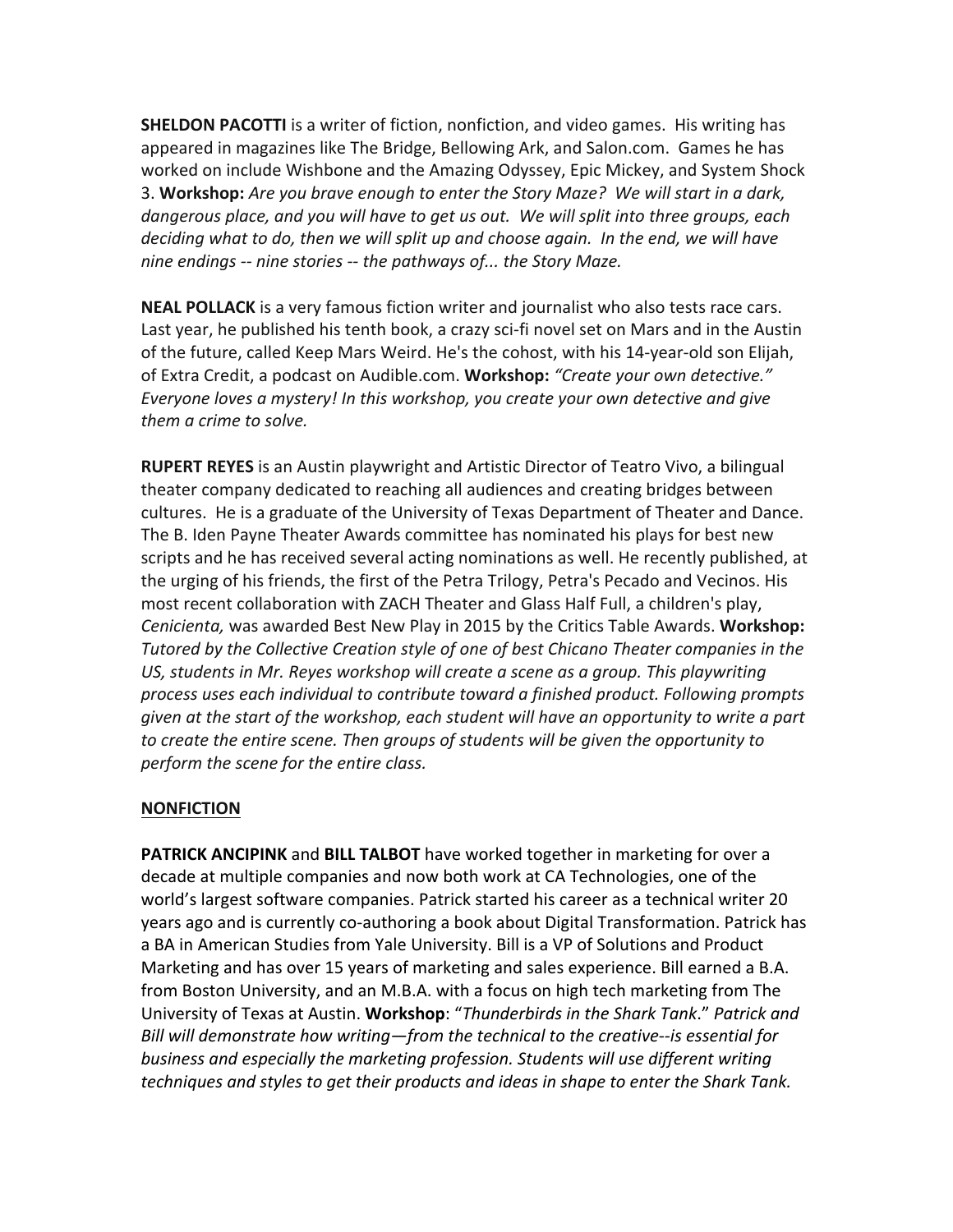**SIMONE MONIQUE BARNES** has been working with, for, in, and through the arts and honoring culture for more than 20 years. When she's not writing, teaching Laughter Yoga, or helping youth and adults to use the arts as a tool for social change, she's hanging out with her super cute little therapy dog, Razz. **Workshop:** *Students will become content editors and photojournalists for the day, helping Simone take and select* photos of Razz, and write captions and content about his adventures at the Young *Writers' Workshop for his microblog All That Razz (https://www.facebook.com/allthatrazz/*).

**NAIJEAN BERNARD-ONWERE,** PhD, emigrated to the United States with her family from Grenada in the mid 1970s. She grew up in a diverse, international community in the Washington DC area. For her PhD dissertation, she traveled to three Caribbean islands to investigate and compare the differences in racial identity development between college-age youth in the Caribbean and in the United States. Throughout her career as a mental health professional, Naijean has worked with children, youth and families in various capacities, from juvenile corrections, school systems, and child welfare. She is currently a Senior Foster Care Trainer for a Fortune 500 company. She enjoys presenting on the intersection of trauma, racial identity and how proper hair/skin care can help to provide cultural healing for Black children in the US foster care system. **Workshop**: "I'm weird and it's ok!" This workshop will explore what makes us all unique and maybe even a little weird. Workshop participants will explore their own passions, stories and unique hobbies. Feel free to draw, sing and of course, write out what makes you a unique person. We will use "emojis" as an ice-breaker to get our creative tools *flowing!*

**NADIA CHAUDHURY** is the editor of Eater Austin. . . . Workshop: TBD

**CEDRIC GOLDEN** has spent the last two decades covering sports events in our state of Texas and many places around the U.S. As the general sports columnist at the *Austin* American-Statesman, Cedric has covered two Super Bowls, the Final Four, the college football championship, the College World Series, and several fights in Las Vegas featuring Floyd Mayweather and Manny Pacquiao. Workshop: Cedric will teach his students about the techniques of interviewing and profile writing.

**DOYIN OYENIYI** Is a writer with Texas Monthly magazine. . . . Workshop: TBD.

**NETTIE REYNOLDS** is a nationally published essayist and speaker, and storyteller. She's a humorist and has spoken at *Erma Bombeck Conference, Texas Governor's Conference for Women, BookExpoAmerica, Social Venture Network Conference, the Living Room Series, Frontera Fest* and others. Nettie was most recently featured as a participant in the nationally lauded *Listen To Your Mother* show. She is a laughter yoga instructor, hula hooper and ukulele player. Ms. Reynolds believes in the power of humor in stories. **Workshop**: *Nettie will help you find the funny story inside of you that you're aching to* share. She'll walk you through her five minute funny exercise which you can use anytime